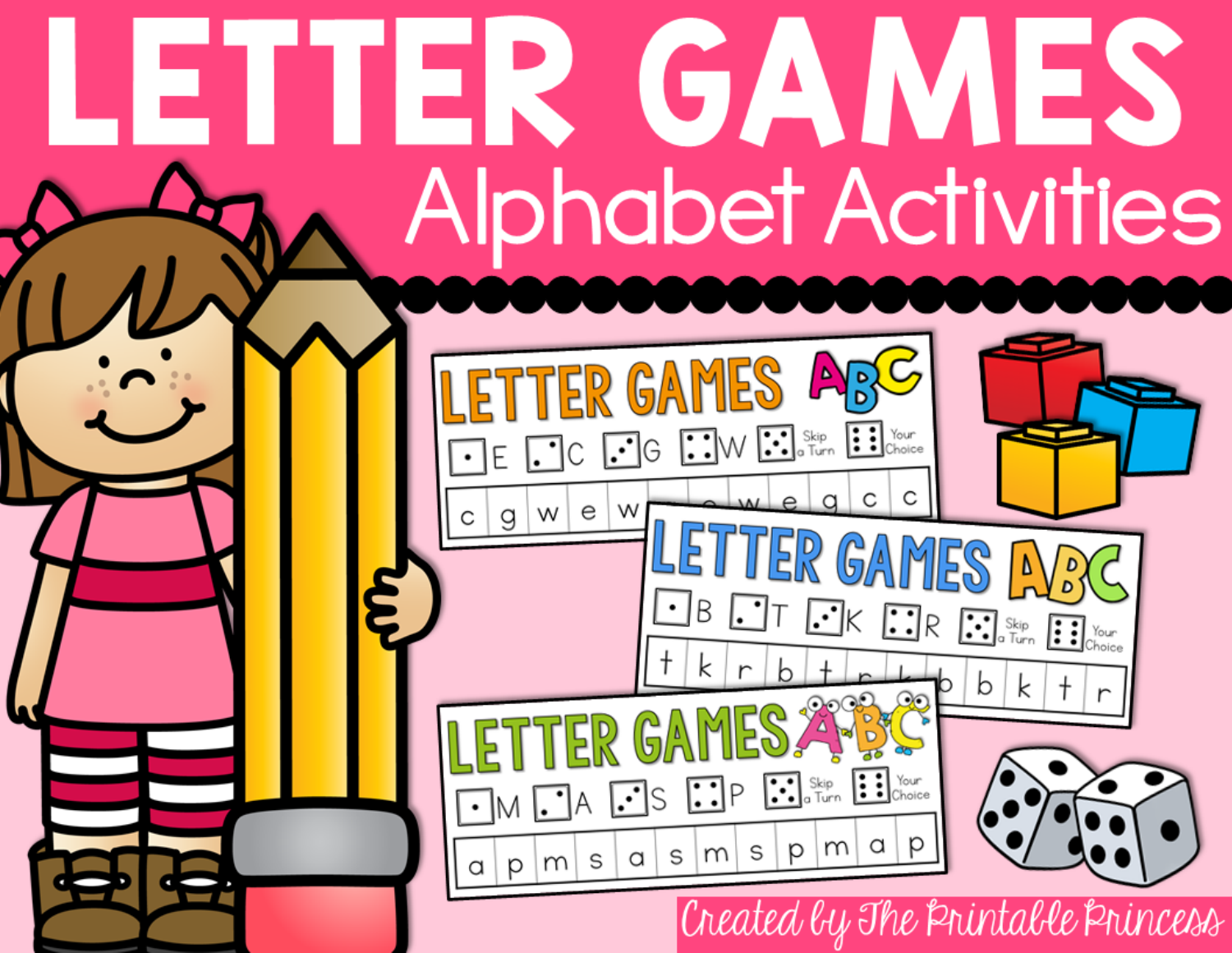## Letter Games

Letter Games 1: Print, cut apart, and laminate the game mats. Students play with a partner. Each group needs a dot cube. Players will need plastic linking cubes or mini erasers to cover their board. Players can either use the same game mats or different ones.

Players will roll a dot cube and count the dots. Using the code at the top of the game mat, they will identify the corresponding uppercase letter. They will cover the matching lowercase letter.

If all of the corresponding letters have been covered, the player skips their turn. The first player to cover all of the letters on their mat is the winner.

Letter Games 2: Print and laminate the game mats. Students play with a partner. Each group needs a dot cube. Players will need plastic linking cubes or mini erasers to cover their board. Players can either use the same game mats or different ones.

Players will roll a dot cube and count the dots. Using the code at the top of the game mat, they will cover the matching lowercase letter. If all of the corresponding letters have been covered, the player skips their turn. The first player to cover all of the letters on their mat is the winner.

This game can also be played using the rules of BUMP! For this game students will share the game board with their partner. See page 17 for more details.



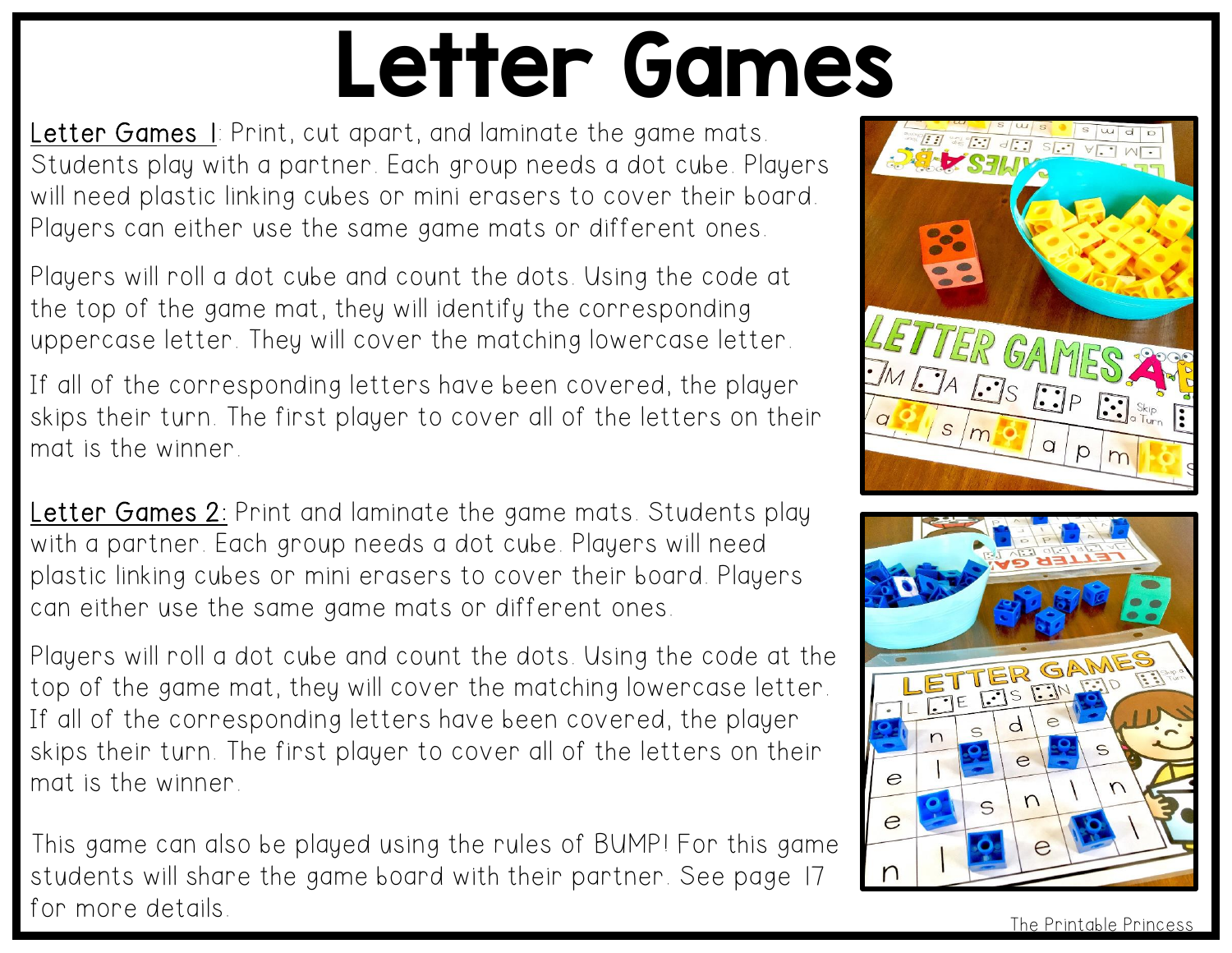## Letter Games Cont.

Letter Games 3: This game is great for small group instruction. There are four different game boards included. Each player needs their own game board and plastic cubes or mini erasers.

Print the game boards and slide in a page protector. Print, cut apart, and laminate the letter cards and "special" cards. You can use either uppercase or lowercase cards or a combination of both. Place the cards in a container, face down.

Players will take turns selecting a game card and reading it. If the player reads the letter correctly, they can cover a picture on their game board. If they read the letter incorrectly, the card goes back in the container. If a player draws a "special card", they must follow the directions on the card. The first player to cover all of the pictures on their game board is the winner.



Letter Games 4: This game is also great for small group instruction. It is a modified version of the Letter Games 3. There are four different game boards included. Each player needs their own game board and one plastic cube or mini eraser.

Print the game boards and laminate. Print, cut apart, and laminate the letter cards and "special" cards. Place the cards in a container, face down.

Players will take turns selecting a game card and reading it. If the player reads the letter correctly, they can move forward one picture on their game board. If they read the letter incorrectly, the card goes back in the container and the player doesn't move on the game board. If a player draws a "special card", they must follow the directions on the card.

The first player to reach the end of their game board is the winner. The Printable Princess